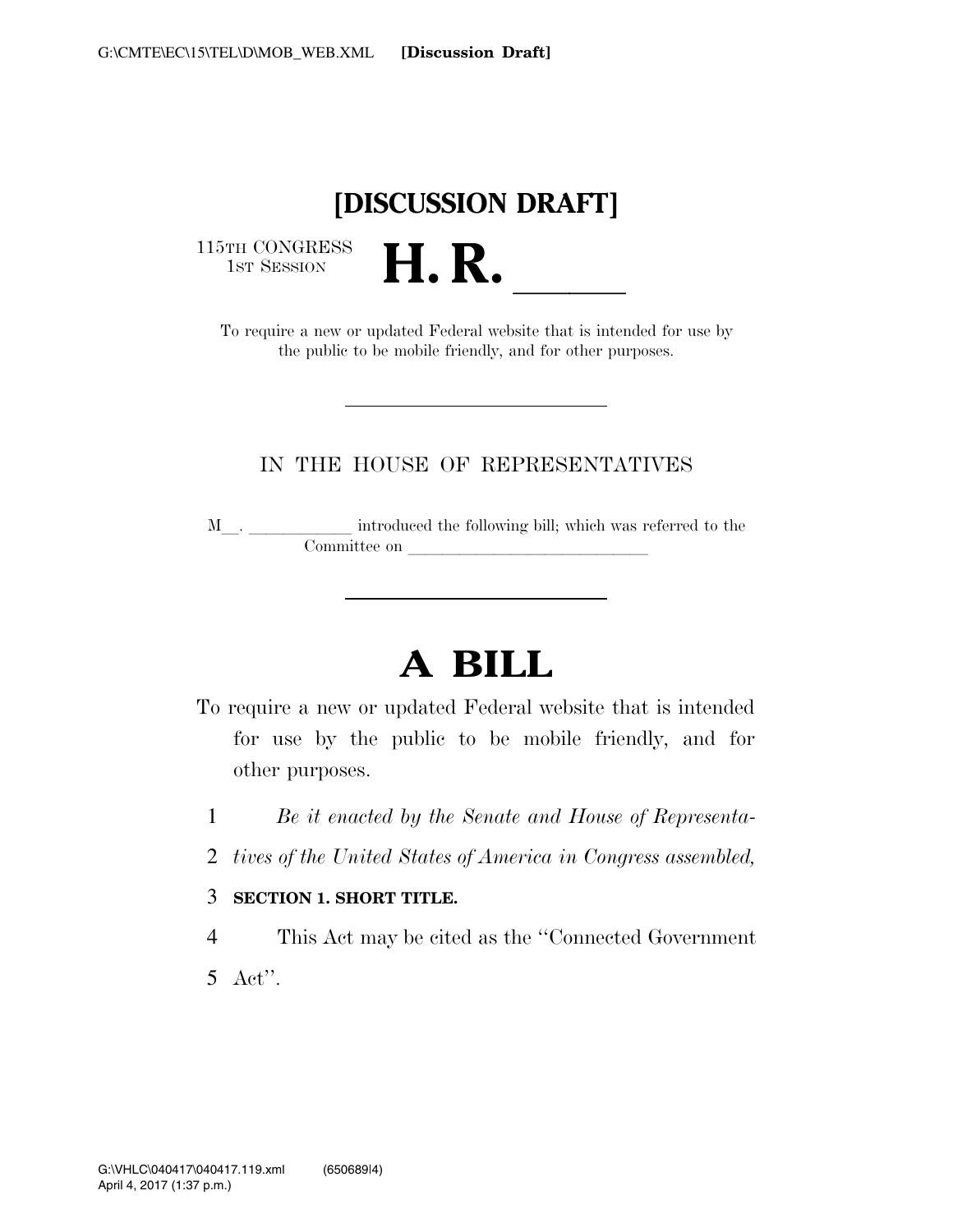#### $\mathfrak{D}$

### **SEC. 2. FEDERAL WEBSITES REQUIRED TO BE MOBILE FRIENDLY.**

 (a) IN GENERAL.—If, on or after the date that is 6 months after the date of the enactment of this Act, an agency creates a website that is intended for use by the public or updates a website that is intended for use by the public, the agency shall ensure that the website is mo-bile friendly.

 (b) REPORT BY FCC AND NTIA REQUIRED.—Not later than 18 months after the date of the enactment of this Act, the Federal Communications Commission, in consultation with the Assistant Secretary of Commerce for Communications and Information, shall submit a report that describes the implementation of the requirement de- scribed under subsection (a) and assesses the compliance of each agency with such requirement to each of the fol-lowing:

- (1) The Committee on Energy and Commerce of the House of Representatives.
- (2) The Committee on Commerce, Science, and Transportation of the Senate.
- (3) The Committee on Oversight and Govern-ment Reform of the House of Representatives.
- (4) The Committee on Homeland Security and Governmental Affairs of the Senate.

(c) DEFINITIONS.—In this section: